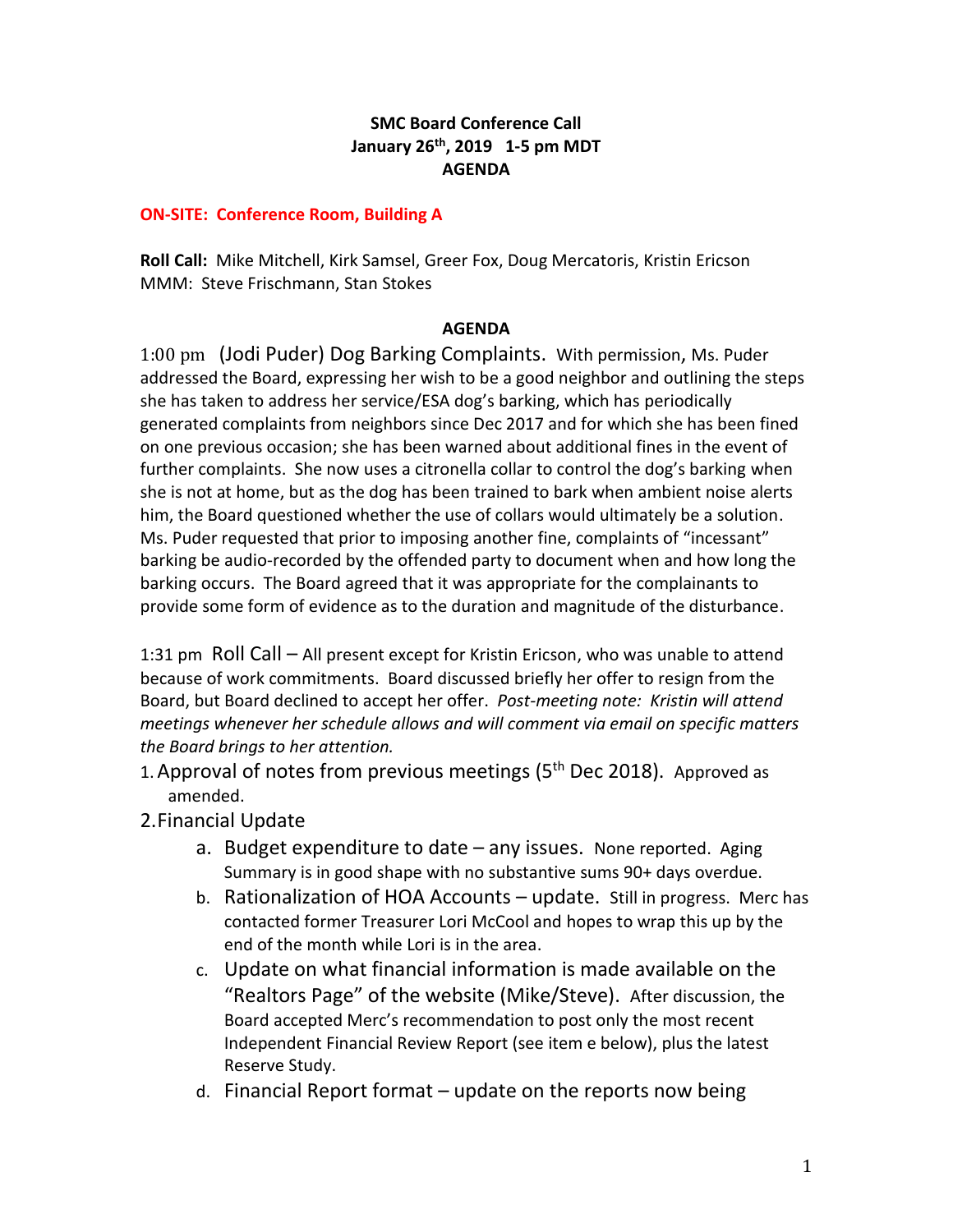produced and discussion of what reports are best posted on the Owners website. After lengthy discussion, the following reports will be presented monthly to the Board: Current month vs Budget, Current monthcurrent year vs current month-previous year, Year-to-date [YTD] vs Budget, YTD current year vs YTD previous year, Transaction Detail, Aging Summary. The following reports will be posted to the Owners Website on a monthly basis: Current month vs Budget, Year-to-date [YTD] vs Budget.

- e. Results of Annual Financial Year review any comments? Merc presented the review from the CPA, noting it is not a full audit, but a review based upon documents supplied by the HOA to the CPA; and he noted that the few issues raised were understood and a redo was unnecessary. After discussion, the Board approved the review.
- f. Using Bill Pay for future utility payments discussion and decision. Board authorized Merc to collaborate with MMM to set up automatic payments for recurring bills, such as utility expenditures, which were not already being paid automatically.
- g. Capital Expenditures for 2018-9 and beyond, including roofs
	- i. Timing of Roof Replacement (see below)
	- ii. Installation of a "roof overhang" when we replace roofs? The Board reviewed the proposal and sketch from Owner Dave Wolff suggesting the addition to the lower buildings of a roof overhang to provide a more finished look on the parking area face of the buildings. The Board commended Wolff for his interest and thought but declined to accept the proposal, as it would alter the Fritz Benedictdesign of the complex. However, the Board noted that there is need to improve the finish of the roof-to-building interface on Buildings H-K. The finish on Building L was noted by Kirk as an appropriate model and could be done at the same time as roof replacement.
	- iii. Other potential capital expenditures in 2019-2021 timeframe
- h. Considerable time was given to a discussion of all items in the current reserve study, focusing on 2019-2023 potential expenditures, with the following outcomes: 1. Roofs will be pushed to the summer of 2022 with interim repairs as necessary. Reroofing will include replacement of gutters and heat tape. 2. Repainting of Building Siding scheduled for 2020 OR 2023. Board/MMM will develop renderings of new paint schemata for the complex to present to Owners at the August 24 2019 HOA meeting, eliciting feedback re designs and timing. Earlier date would allow for earlier remediation of "prison block" look of the complex but might require a small special assessment to cover costs. Later date would allow for increased dollars in the Major Maintenance reserve accounts to cover costs. 3. Amenity building renewal – not under consideration at this time. 4. Ipey landings resealing in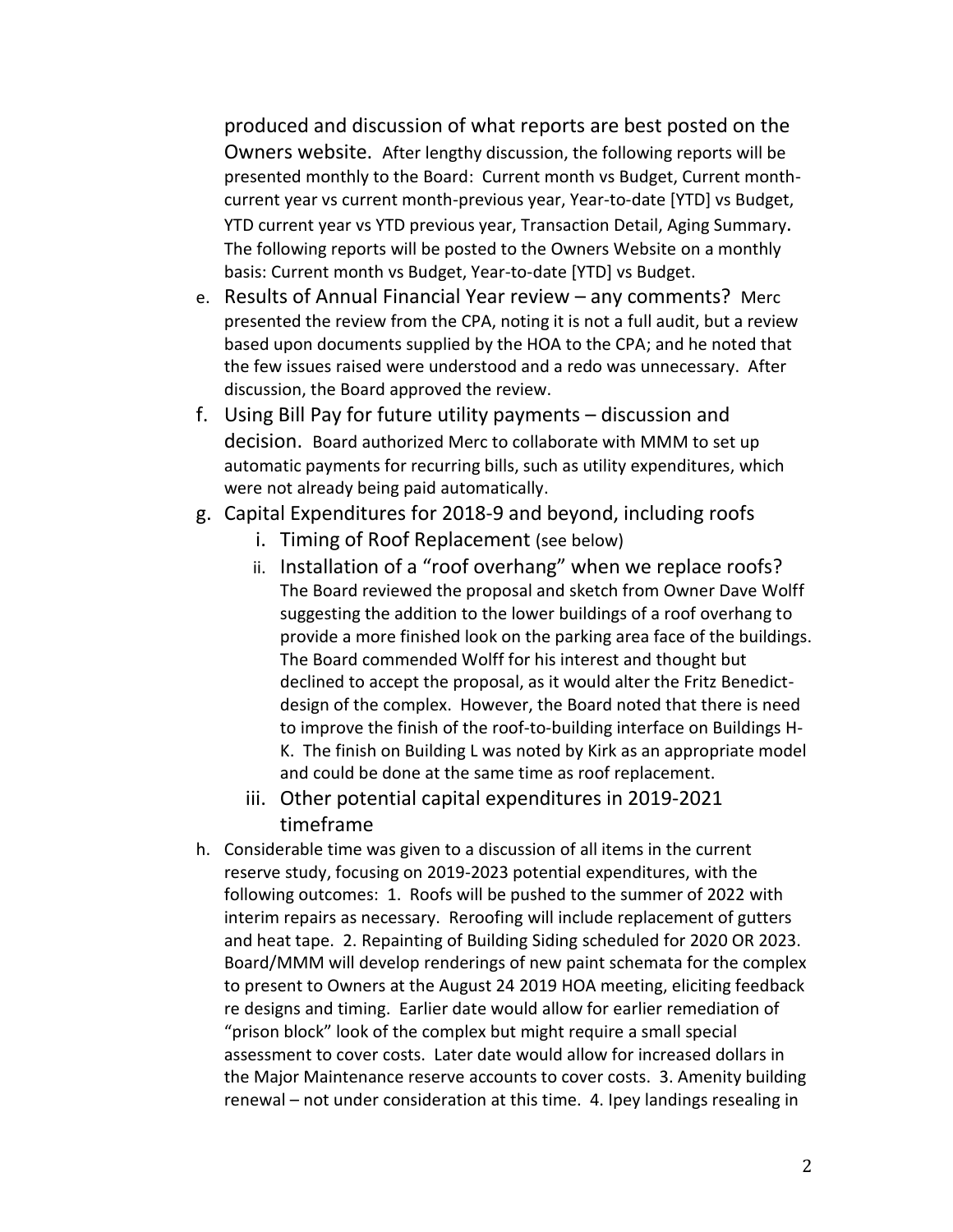sun-drenched areas – will be taken from operating The Board asked MMM to find an earthworks consultant if such exist to come out, walk the property, give us some information re possibilities, options, and potential costs. budget. 5. Metal railings – will be touched up until the siding repainting is done. 6. Stairwell hand rails and spindles – MM will handle in routine maintenance as time-available project. 7. B/C and D/E boilers – no problems to date; no need to replace at this time. 8. Lights – Board authorized up to \$15,000 to upgrade stairwell and deck/patio lights to LED fixtures, following successful trial in H Building, plus potential replacement of 24 carport lights. 9. Pool deck and interior plaster – not under consideration at this time. 10. Pool heater and pool pumps – MM/Steve manages repairs as needed as operating items. As part of the discussion, Board recommended that an update of the Reserve Study by an outside firm should be sought by the Board in 2022. ARS conducted the previous one in 2012, which has been systematically updated by the Board since then. The Board also discussed the possibility of continuing with a 10% increase in capital reserve assessments in future years, but decided to leave this till the June meeting for a more detailed discussion, including whether 15% would be more appropriate to allow for inflation costs for projected capital projects.

3.Strategic Plan for Capital Investment – Discussion of Report summarizing Owner survey results and proposed Board actions/Recommendations

- a. Is the brief summary of "additional comments" accurate? Yes.
- b. Discussion of "Board proposals/recommendations any changes needed? Board made several suggestions/edits.
- c. Any other comments. Board noted that the document should be seen as a solid contribution to "institutional knowledge" for successive Boards and Board members, as it captures the sense of this Board about future needs of the complex and compiles Owner feedback as of 2018. Such "institutional knowledge" often is lost over time, especially when it is transmitted only via human memory.
- d. Next steps Mike will prepare a revised report and include an abbreviated one-page Executive Summary [ES] to accompany the full report. The ES will be included in the next newsletter. The full report plus ES will be posted to the Owners website.
- 4.Parking: Increasing numbers of full time Owners are straining the parking system since many have two cars.
	- a. Discussion of Options 1. Merc spoke to changing demographics within complex from absentee owners who rent short-term to full time residents with families who often need two cars. He reminded the Board that only one car is permitted and all parking spaces – even those under the carports – are common elements that are assigned by Board and management. He proposed a priority order in the assignment of parking: resident owners,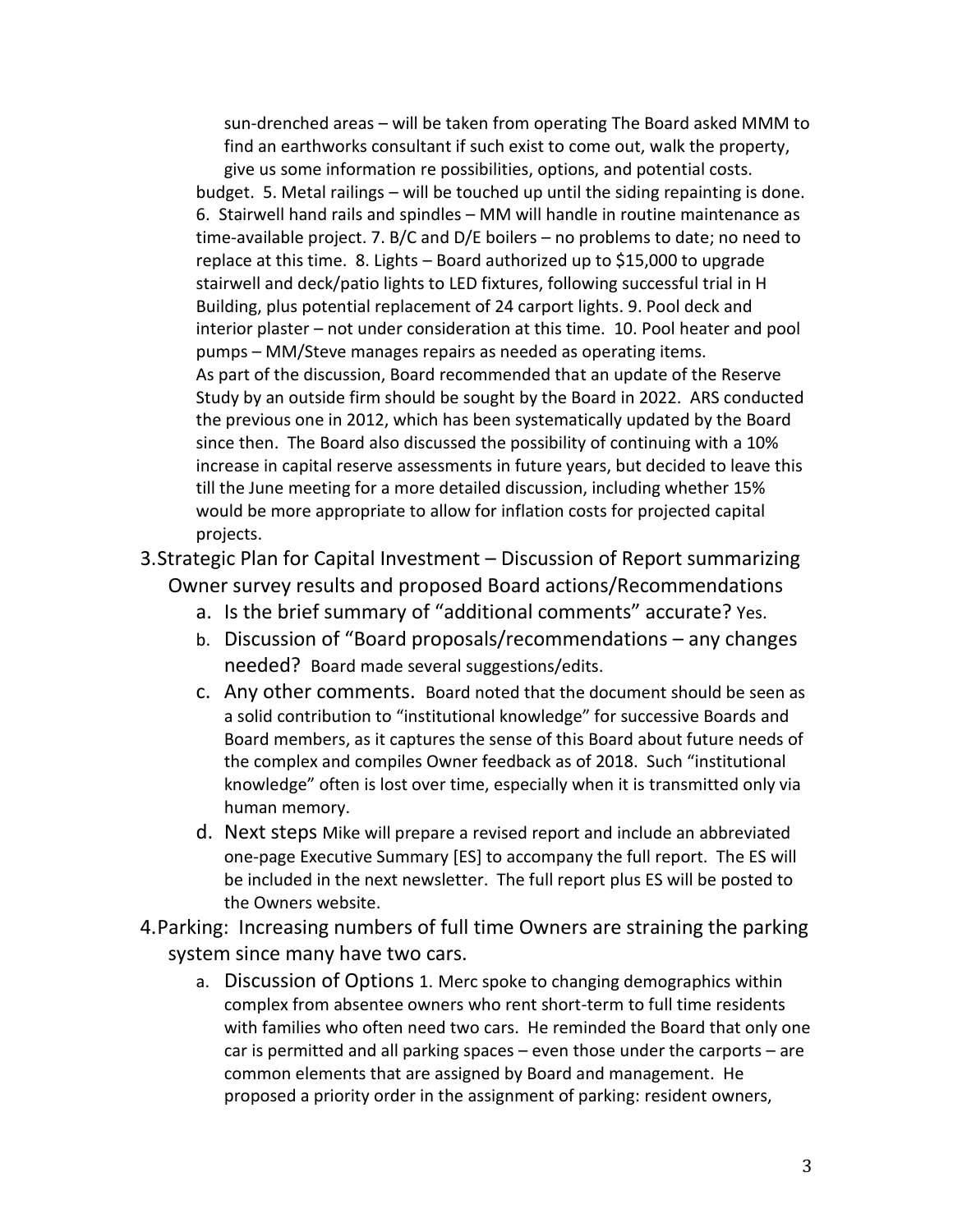owners with long-term renters, and owners with short-term renters in the assignment of any parking spot. He also suggested that owner-occupied units with two cars should get priority in the assignment of the carport parking spaces that can accommodate two small cars. 2. Kirk, Stan, and Mike suggested the Vill Garden and the land behind the J-L carport/bike shed be considered for additional parking spots. 3. Stan suggested that the considerable land the complex owns behind and above the upper buildings be assessed for a driveway with parking spots in the currently open space. Considerable discussion ensued with no consensus on a desirable or workable solution.

- b. Next Steps. The Board asked MMM to find an earthworks consultant if such exist to come out, walk the property, give us some information re possibilities, options, and potential costs. In the meantime, MMM will manage the parking problem as best they can.
- 5. Who owns modifications to exteriors of units and for how long?
	- a. Topics to discuss:
		- i.  $-$  owner owns for 10 yrs (item 4 from the modification agreement) – agreed? Yes. The signed indemnity clause covers this.
		- ii. if sold during that time new owner for the balance of time – agreed? Yes.
		- iii. how we track this. The Board-approved remodel agreement and signed completion sheet with signed indemnity clause all provide a paper trail on file.
		- iv. How do we make sure all owners know about this (e.g. the patio chairs). Include in sales agreements, as is done now with patio chairs.
- 6. 2018 AOM Draft Minutes any comments or changes required? One additional typo was corrected. The draft HOA meeting minutes will be posted on the Owners website; they are to be approved by the HOA at the August 24 meeting.
- 7.Building Movement data any concerns? Mike briefly reviewed the outcomes and noted little reason for concern; the Board concurred in his recommendation that monitoring every two years be continued.
- 8.Replacement lighting
	- a. Discussion of effectiveness of proposed stairwell lights. Kirk reported H Building experiment yielded much satisfaction among owners, with new LED fixtures.
	- b. Proposal to replace other lighting (car ports, decks, pool/spa area). Board approved up to \$15,000 in FY19 for stairwell and deck/patio lights with the fixtures used in H Building plus the other areas. Kirk will